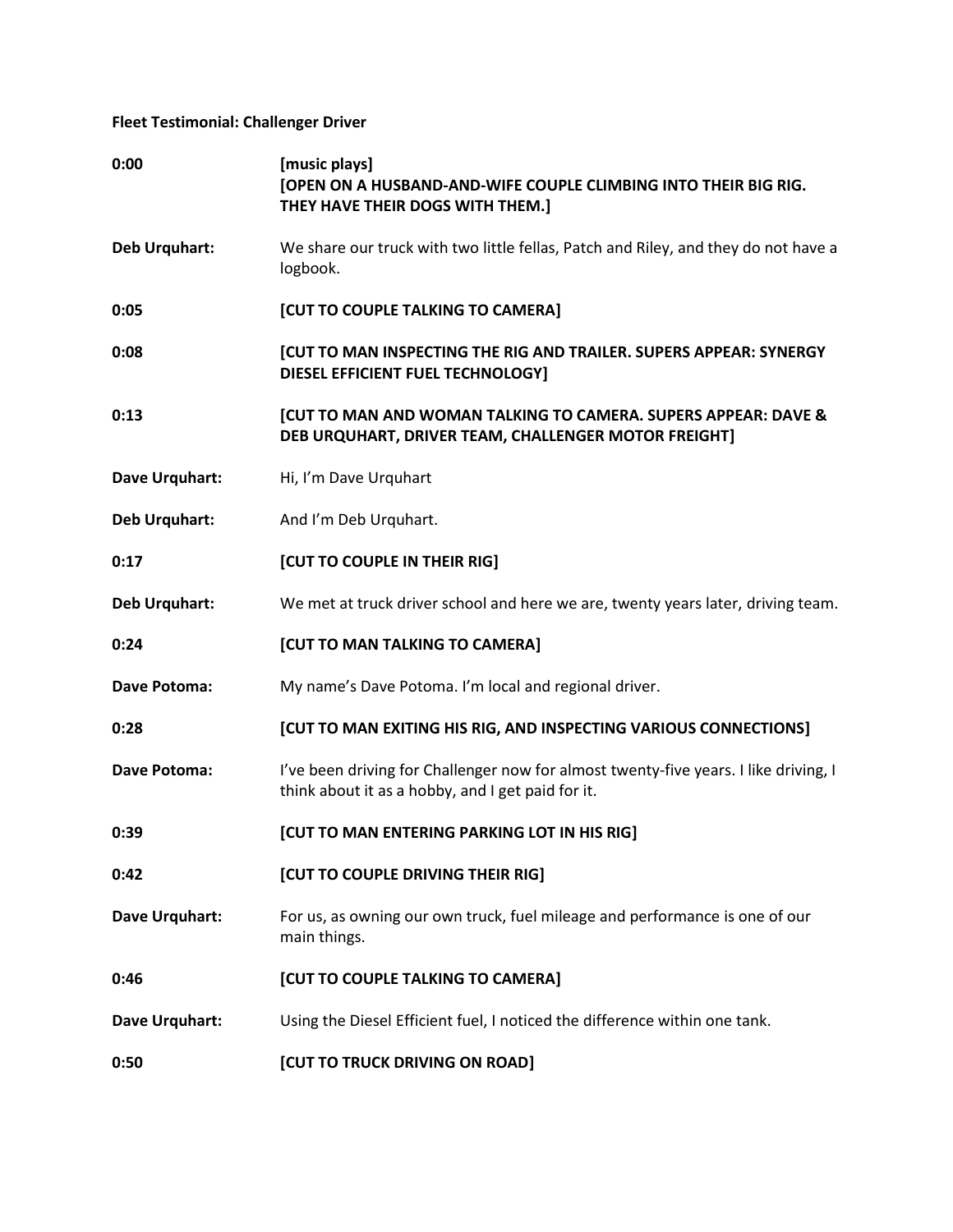|                     | [super appears on screen: This success story is based on the experience of<br>three drivers of an Imperial Oil customer. Actual benefits will vary based on<br>vehicle/engine type, driving style and diesel fuel previously used.] |
|---------------------|-------------------------------------------------------------------------------------------------------------------------------------------------------------------------------------------------------------------------------------|
| Dave Urquhart:      | A lot more power. Pulls the hills really great, really good. The engine runs just<br>smooth as kitten                                                                                                                               |
| 0:56                | [CUT TO COUPLE TALKING TO CAMERA]                                                                                                                                                                                                   |
| Dave Urquhart:      | just tickity boo.                                                                                                                                                                                                                   |
| 1:00                | [CUT TO TRUCK DRIVING ON ROAD]                                                                                                                                                                                                      |
| <b>Dave Potoma:</b> | I've been using Diesel Efficient for 10 months now. I used to drop a gear on one<br>hill that I travel in the north all the time.                                                                                                   |
| 1:09                | [CUT TO MAN TALKING TO CAMERA]                                                                                                                                                                                                      |
| Dave Potoma:        | And with the same load, I didn't even drop that gear anymore. It just pulls up<br>that hill nice and smooth and away I go.                                                                                                          |
| 1:16                | [CUT TO COUPLE IN THEIR RIG]                                                                                                                                                                                                        |
| Deb Urquhart:       | We were using an additive in the truck and when we started using the Diesel<br>Efficient fuel, we no longer used that additive.                                                                                                     |
| 1:25                | [CUT TO COUPLE TALKING TO CAMERA]                                                                                                                                                                                                   |
| Deb Urquhart:       | So, it saves us money, and as owner operators, that's what you need to do.                                                                                                                                                          |
| 1:30                | [CUT TO TRUCK IN PARKING LOT, THEN TO THE INTERIOR OF THE RIG WHERE A<br><b>MAN IS DRIVING]</b>                                                                                                                                     |
| <b>Dave Potoma:</b> | My exhaust stack is a lot cleaner. The soot is basically gone. The whole engine<br>has got to be running a lot cleaner than it used to.                                                                                             |
| 1:38                | [CUT TO MAN TALKING TO CAMERA]                                                                                                                                                                                                      |
| Dave Potoma:        | When it's rolling regens down the highway, you can smell it, and it's a sweet-<br>smelling truck now. A lot better than the old stuff.                                                                                              |
| 1:48                | [CUT TO COUPLE TALKING TO CAMERA]                                                                                                                                                                                                   |
| Dave Urquhart:      | I would recommend Diesel Efficient fuel, yes, and I already have too many of my<br>friends.                                                                                                                                         |
| 1:57                | [CUT TO TRUCK DRIVING ON ROAD]                                                                                                                                                                                                      |